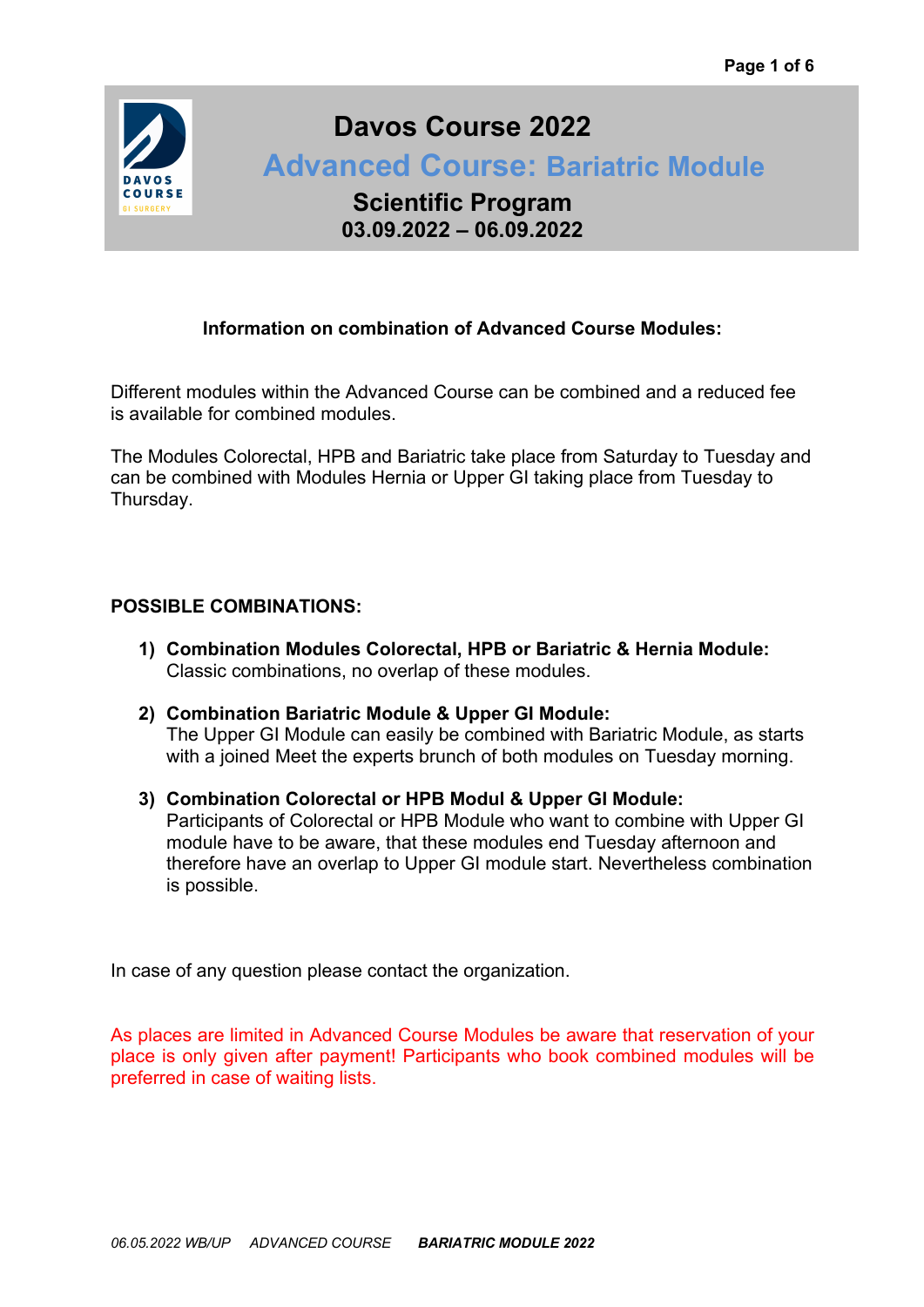## SATURDAY, 03.09.2022

| 10.00                   | <b>Opening of the Course Secretariat and Registration</b>                                                                                                                                                                                                   |                            |                  |
|-------------------------|-------------------------------------------------------------------------------------------------------------------------------------------------------------------------------------------------------------------------------------------------------------|----------------------------|------------------|
| 10.30                   | <b>Instructors briefing Advanced Course</b><br><b>Modules Colorectal &amp; Bariatric &amp; HPB</b><br><b>Hall Landwasser</b><br>- W. Brunner, U. Pfefferkorn / R. Peterli, H. v. Goor                                                                       | (for instructors only)     |                  |
|                         | <b>Advanced Course Bariatric Module</b>                                                                                                                                                                                                                     |                            | <b>ACB</b>       |
|                         | 11.00 - 11.15 Course opening Advanced Course<br><b>Colorectal Module</b><br><b>Bariatric Module</b><br><b>Hepato pancreatico biliary Module</b><br><b>Hall Landwasser</b><br>- P. Vogelbach, W. Brunner<br>- Urs Pfefferkorn, Ralph Peterli, Harry van Goor | (ACC)<br>(ACB)<br>(AC HBP) |                  |
| 11.15 - 13.00 Lecture I | Room Strela / Rinerhorn                                                                                                                                                                                                                                     |                            |                  |
|                         | Introduction & Chair:<br>R. Peterli, U. Pfefferkorn                                                                                                                                                                                                         |                            |                  |
|                         | Evolution of bariatric operation techniques<br>- D. Frey                                                                                                                                                                                                    |                            | $15 \text{ min}$ |
|                         | What is the current role of metabolic surgery?<br>- B. Müller                                                                                                                                                                                               |                            | 30 min           |
|                         | Mechanisms of metabolic surgery<br>- R. Peterli                                                                                                                                                                                                             |                            | 30 min           |
|                         | 13.00 - 14.30 Lunch break                                                                                                                                                                                                                                   |                            |                  |
| 14.30 - 16.00           | <b>Practical exercises I</b><br><b>Room Aspen</b>                                                                                                                                                                                                           |                            |                  |
| 16.00 - 16.30           | <b>Break</b><br>Coffee and sweets (trade exhibition)                                                                                                                                                                                                        |                            |                  |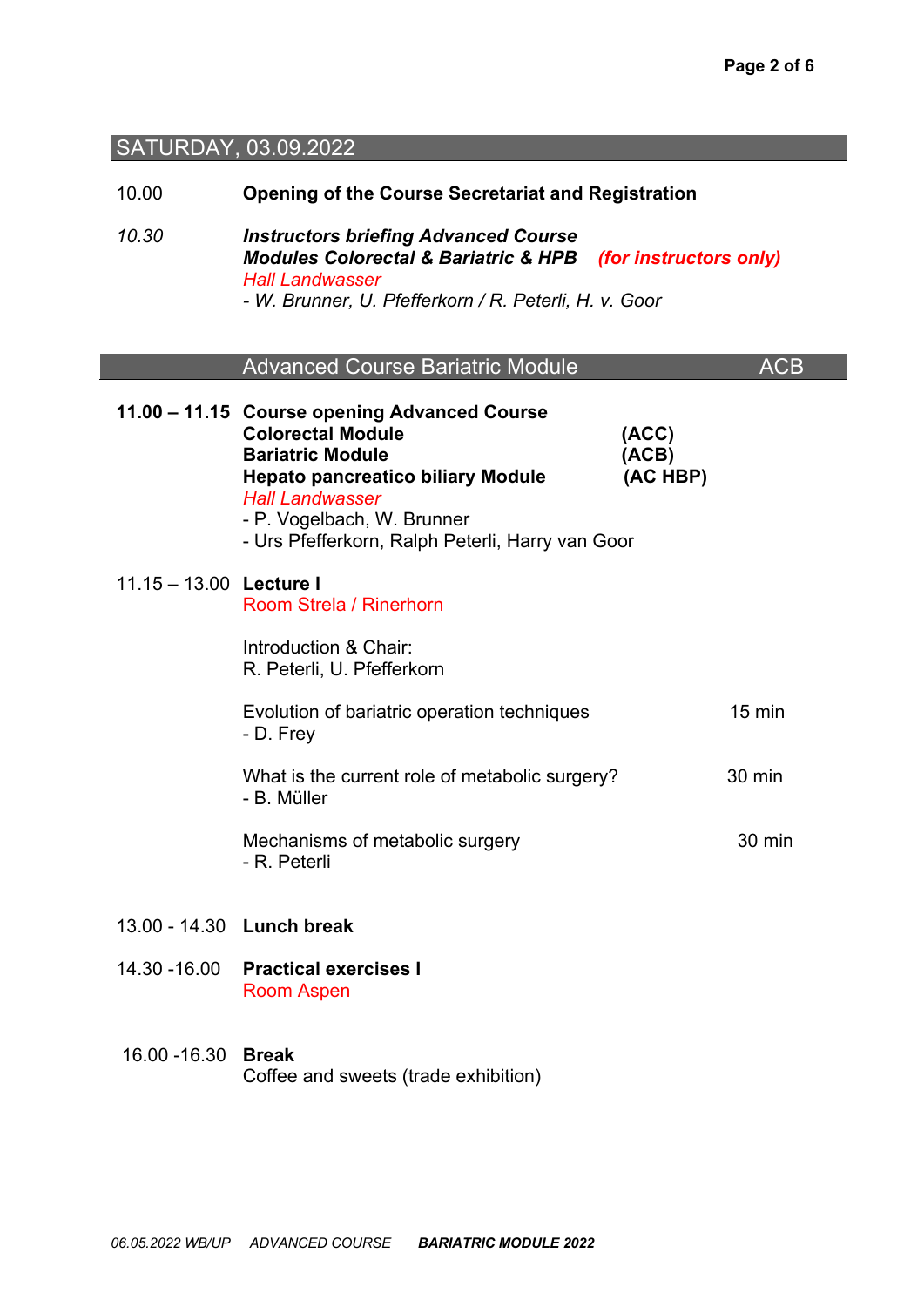#### 16.30 - 17.00 **Lecture II - together with ACC & ACHPB** *Hall Landwasser*

Electrosurgery – mechanism, tips & tricks *-* O. Buyne

### 17.15 – 18.45 **Lecture III** Room Strela / Rinerhorn

Chair: B. Müller, S. Kriwanek

| What's needed before bariatric/metabolic surgery &<br>preoperative assessment<br>- L. Fischer | $30 \text{ min}$ |
|-----------------------------------------------------------------------------------------------|------------------|
| Gastric bypass Video<br>- M. Emous                                                            | $15 \text{ min}$ |
| Gastric sleeve resection Video<br>- R. Peterli                                                | $15 \text{ min}$ |
| Standardized uniform reporting<br>- P. Salminen                                               |                  |

18.45 **Welcome Reception (Foyer)**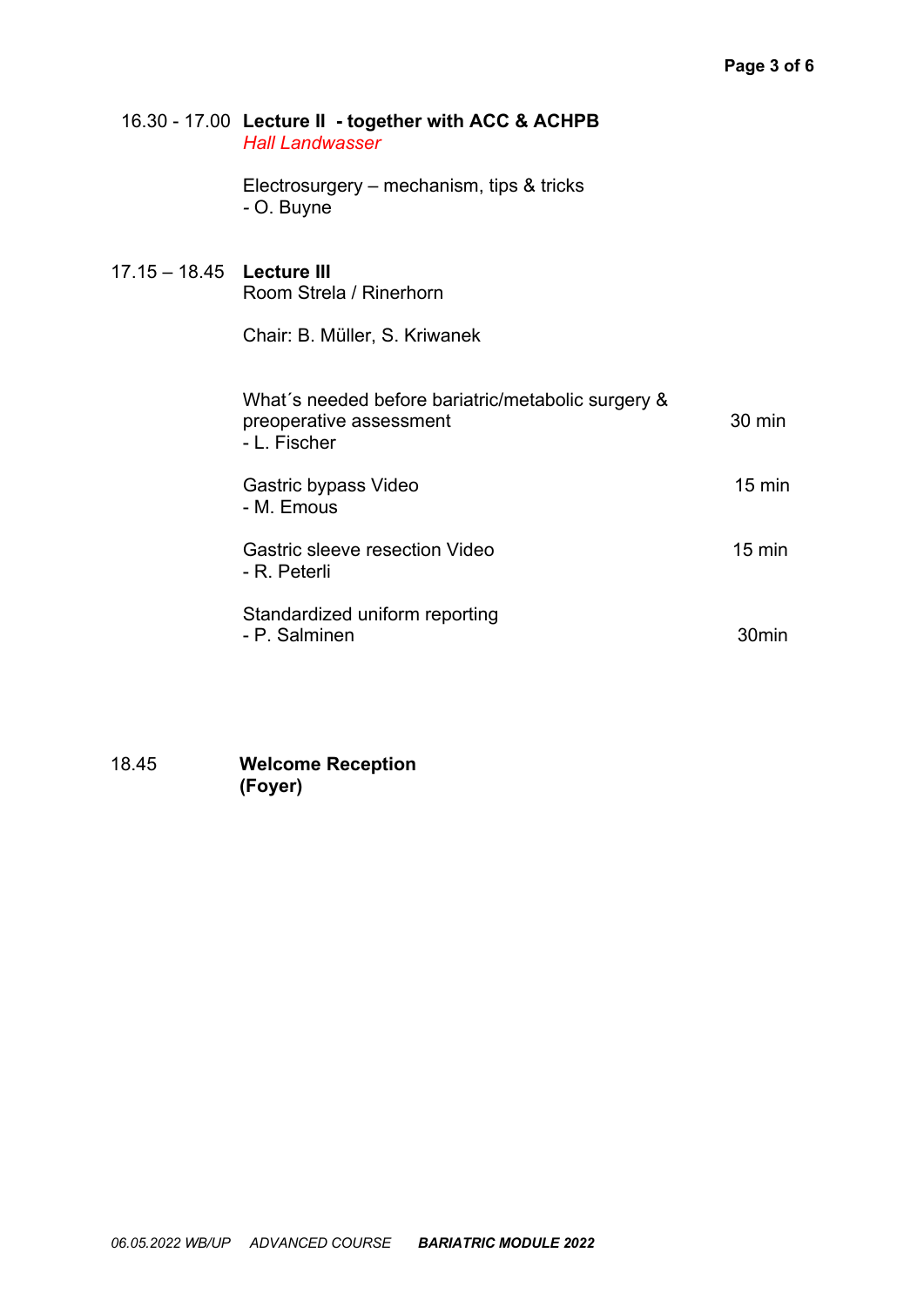## SUNDAY, 04.09.2022 ACB

|                             | 08.00 - 09.30 Practical exercises II<br>Room Aspen                                                      |                  |
|-----------------------------|---------------------------------------------------------------------------------------------------------|------------------|
| 09.30 - 10.00 Break         |                                                                                                         |                  |
| 10.00 - 11.45    Lecture IV | Room Strela / Rinerhorn                                                                                 |                  |
|                             | Chair: P. Salminen, B. Müller                                                                           |                  |
|                             | What is the better option: Sleeve or Bypass<br>- R. Peterli:<br>Pro Bypass<br>- P. Salminen: Pro Sleeve | 25 min<br>25 min |
|                             | Concomittant cholecystectomy: Yes or no?<br>- U. Pfefferkorn                                            | 20 min           |
|                             | Perioperative Management<br>- U. Pfefferkorn                                                            | 25 min           |
|                             | 11.45 - 15.15 Lunch Break                                                                               |                  |
| 15.15 - 17.15               | <b>Practical exercises III</b><br>Room Aspen                                                            |                  |
| 17.15 -17.45                | <b>Break</b>                                                                                            |                  |
| $17.45 - 19.30$ Lecture V   | Room Strela / Rinerhorn                                                                                 |                  |
|                             | Chair: D. Frey, L. Fischer                                                                              |                  |
|                             | Case presentations participant $(4-5)$                                                                  | each 10 min      |
|                             | Complications after bariatric surgery<br>- M. Emous                                                     | 20 min           |
|                             | Management of perioperative complications<br>- S. Kriwanek<br>M:11                                      | 30 min           |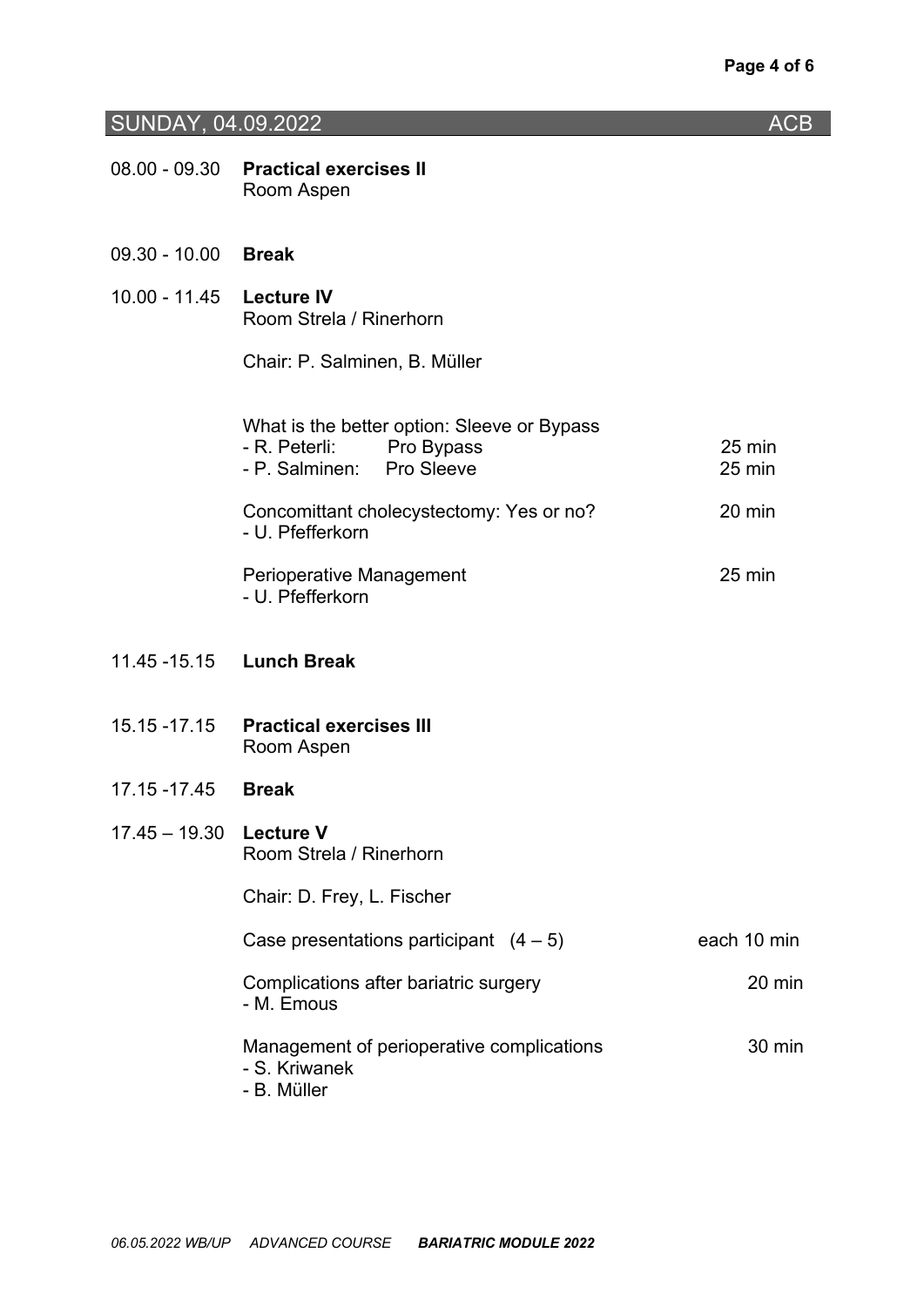## MONDAY, 05.09.2022 **ACB**

08.00-09.30 **Practical exercises IV** Room Aspen

#### 09.30 – 10.00 **Break**

| 10.00 - 11.45    Lecture VI | Room Strela / Rinerhorn                                                   |                  |
|-----------------------------|---------------------------------------------------------------------------|------------------|
|                             | Chair: D. Frey, M. Emous                                                  |                  |
|                             | Secondary weight regain – definition<br>- P. Salminen                     | $10 \text{ min}$ |
|                             | Options in patients with secondary weight regain?<br>- L. Fischer         | 20 min           |
|                             | Roux-en-Y Bypass / limb lengths?<br>- R. Peterli                          | $15 \text{ min}$ |
|                             | Omega loop<br>- S. Kriwanek                                               | $15 \text{ min}$ |
|                             | <b>SADIS</b>                                                              | $15 \text{ min}$ |
|                             | - D. Frey<br>Restriction (Ring, endoscopic tecniques)<br>- U. Pfefferkorn | $15 \text{ min}$ |

- 11.45 -15.15 **Lunch break**
- 15.15 -17.15 **Practical exercises V** Room Aspen

<sup>17.15 -17.45</sup> **Break**